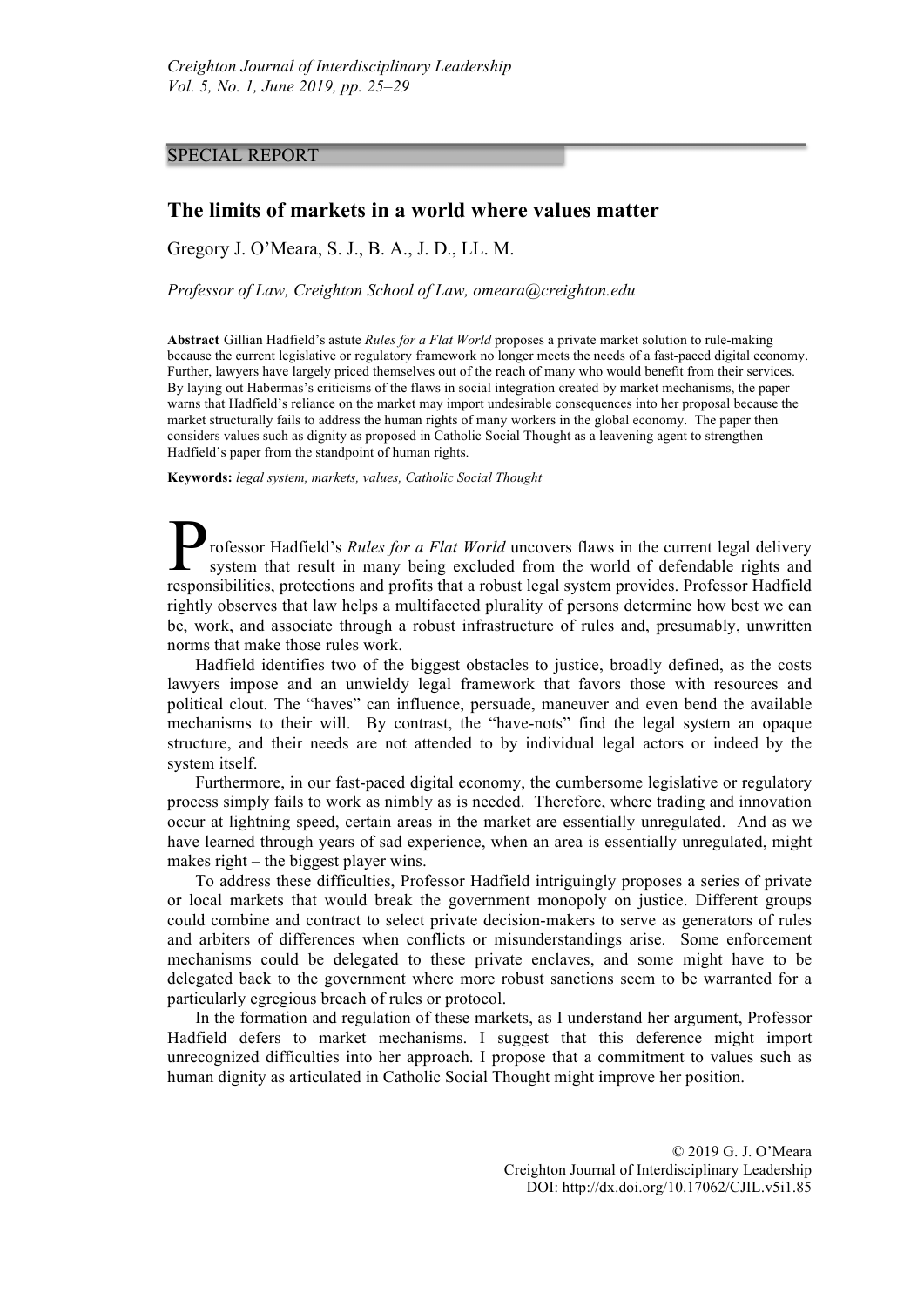## 26 *The limits of markets*

On its face, there is much to approve and admire about free market capitalism. In classic libertarian theory, the central issue in economics is how one ensures the cooperation of free individuals without coercion. Milton Friedman reaches back to Adam Smith's *Wealth of Nations* wherein Smith observes that, in the absence of external coercion, two parties will enter into exchanges because it will be mutually beneficial for them to do so, "provided the transaction is bilaterally voluntary and informed." (Friedman, 1962, p. 13) Per Smith, no exchange will take place unless both parties benefit.<sup>1</sup>

The consumer is protected from coercion by the seller because of the presence of other sellers with whom he can deal; the seller is protected from coercion because of other consumers to whom she can sell; the employee is protected from coercion by the employer because of other employers for whom he can work, and so on. And the market does this impersonally and without centralized authority. (Friedman, 1962, pp. 14-15)

State authority is necessary to maintain the context for the market. (Cavanaugh, 2008, p. 3) The state must provide and protect general law and order, and it must enforce contracts that are voluntarily entered into, but the state must not interfere with the market. (Cavanaugh, 2008, p. 3) Rather, the state's main job may be rather to prevent any interference in the market. (Cavanaugh, 2008, p. 3)

The definition of free market is necessarily yoked to insisting that exchanges be voluntary and informed. Friedman seems remarkably sanguine that informational asymmetry is largely avoided in the market, solely through the mechanism of pricing structures. "The price system transmits only the important information and only to the people who need to know." (Friedman & Friedman, 1980, p. 7) Presumably, because people are willing to pay for some good or service, they thereby vote to accept that product or service and all that goes with it, barring actual deception by one of the parties. (Friedman & Friedman, 1980, p. 7) By paying for something, in this view, the consumer presumably knows enough or chooses to waive rights to any information she doesn't know.

But surely Smith's vision of "bilateral" information and voluntariness is far too thin a description for the current marketplace that is defined by layers of complexity and interests. In the purchase of something as simple as a t-shirt, it is likely that ordinary consumers know nothing about where the cotton was grown, under what conditions for laborers, including wages and possible pesticide exposure; where the fabric was woven, including issues of wages, hours, and factory working conditions such as ventilation, opportunity for breaks, and fire safety; where the shirt was sewn, including wages, hours, conditions, equipment provided; packaging of the shirts, including wages, hours, exposure to contaminants, and hazards arising from the cleanliness of the working environment; and finally shipping and receiving, including wages, hours, environmental hazards arising from fuel, workplace safety, and other labor conditions.

Habermas provides analytical categories for undermining this too-easy reliance on purchase price as sufficient information for consumers in his book on law and legal systems. (Habermas, 1996) He finds market mechanisms problematic because they are frequently far too abstracted from the rich interplay needed for ethical communicative action. A portion of his more robust argument is applicable here.

Habermas describes money as a "nonverbal steering mechanism" (Habermas, 1996, pp. 39-40) that permits people from different backgrounds and language groups to exchange goods and services because, even if they do not know anything else about each other or the deal, they clearly understand the value of cash and can somehow reason through the rest. (Habermas, 1996, pp. 39-40) The difficulty in relying upon this "nonverbal steering mechanism" is that money and the administrative apparatus that makes it function can serve

<sup>&</sup>lt;sup>1</sup> I found Professor William Cavanaugh's discussion of Milton and Rose Friedman's work in his book, *Being Consumed: Economics and Christian Desire*, most helpful and instructive.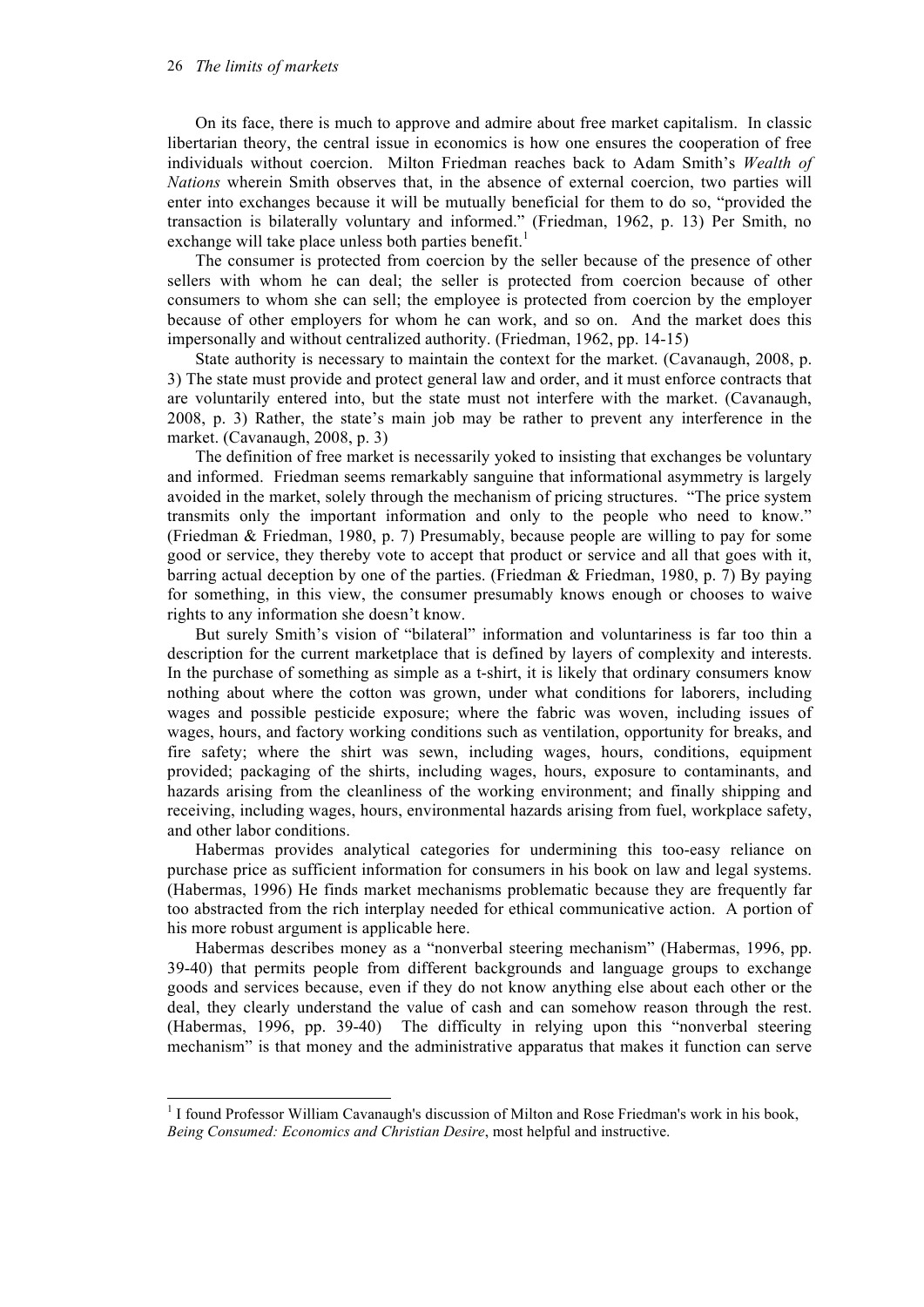to camouflage an exercise of naked power that is opposed to the values of people who rely upon it. (Habermas, 1996, p.39)

Contrast the social integration of law with the sort of social integration money provides. Law serves a socially integrating function by developing a "consciously enacted framework of norms." (Habermas, 1996, p.38) Law assumes its binding force in the society by uniting (1) a framework for decision-making, thereby securing rule acceptance as rationally acceptable, with (2) the idea of self-legislation (or a strong presumption of political autonomy of united citizens) which in turn makes the framework itself acceptable. (Habermas, 1996, p.39) By contrast, the nonverbal steering mechanism of money achieves a certain level of social integration, but it does so "behind the scenes" of the participants who use it. (Habermas, 1996, p.39) Monetary systems work amorally; those who use or possess money need not ascribe to any particular set of values. Law needs buy-in from participants in society to be seen as legitimate. Money, by contrast, does not. Thus, insofar as the market relies solely on pricing structure as defining all the "information necessary" for bilateral exchange, distortions can develop because the reliance upon money alone operates outside the realm of communicative systems and agreed upon values. (Habermas, 1996, p. 40)

If people cannot explore deeper issues than pricing, such as labor conditions or wage structures of the workers who produced an item, then people may not know all the information they need to make a choice in line with their values. The information conveyed by price alone can be remarkably unhelpful in this regard. For Habermas, if pricing structure is the only information conveyed, societal ties wither because values are ignored and communication constricted or denied. As the market separates itself from conscious assent by the people, by relying more and more on market choices that are divorced from these considerations, the less law and the market can be seen as self-legitimating. (Habermas, 1996, p. 40)

For Friedman, a market is free if people can satisfy their wants without harming others, and the market seems agnostic about the content of wants or desires. Friedman observes that a free market economy "gives people what they want instead of what a particular group thinks they ought to want. Underlying most arguments against the free market is a lack of belief in freedom itself." (Friedman, 1962, p. 15) But this claim undermines the price-as-the-onlyinformation-needed point above. My participation in certain exchanges may have the effect of solidifying the marginalization of workers and the poor in a system where they are oppressed by employers or polluters in their job or home. When I rely solely on the price for an object, I may simply lack the information I need to make an ethical choice that does not harm others.

How might Catholic Social Thought help? This tradition imports a more nuanced picture that more adequately represents the different dimensions underlying monetary exchanges and gives voice to some people who have been left out of the high abstraction of the market as described by Friedman and his followers.

Almost sixty years ago, Pope John XXIII "systematized claims of human dignity as the source of human rights" in his Encyclical *Pacem in Terris*. (Schuck, 1991, p. 179) In so doing, he set up human dignity as the "hub" of a wheel from which all human rights flow.<sup>2</sup> This concept of human dignity undermines and challenges claims that "irrational elements of the universe" (such as the "invisible hand of the market") are sufficient to govern social and economic relationships. (*Pacem in Terris* [6], in O'Brien & Shannon, eds., 1992, p. 132) By contrast, a well-ordered and productive society needs a foundation rooted in a recognition of human rights and responsibilities inhering in each person. ((*Pacem in Terris* [9], in O'Brien & Shannon, eds., 1992, p. 132) These rights and obligations are "universal and inviolable, so

 <sup>2</sup> Schuck here comments on David Hollenbach, S.J., *Claims in Conflict: Retrieving and Renewing the Catholic Human Rights Tradition*, (New York: Paulist Press, 1979) 68.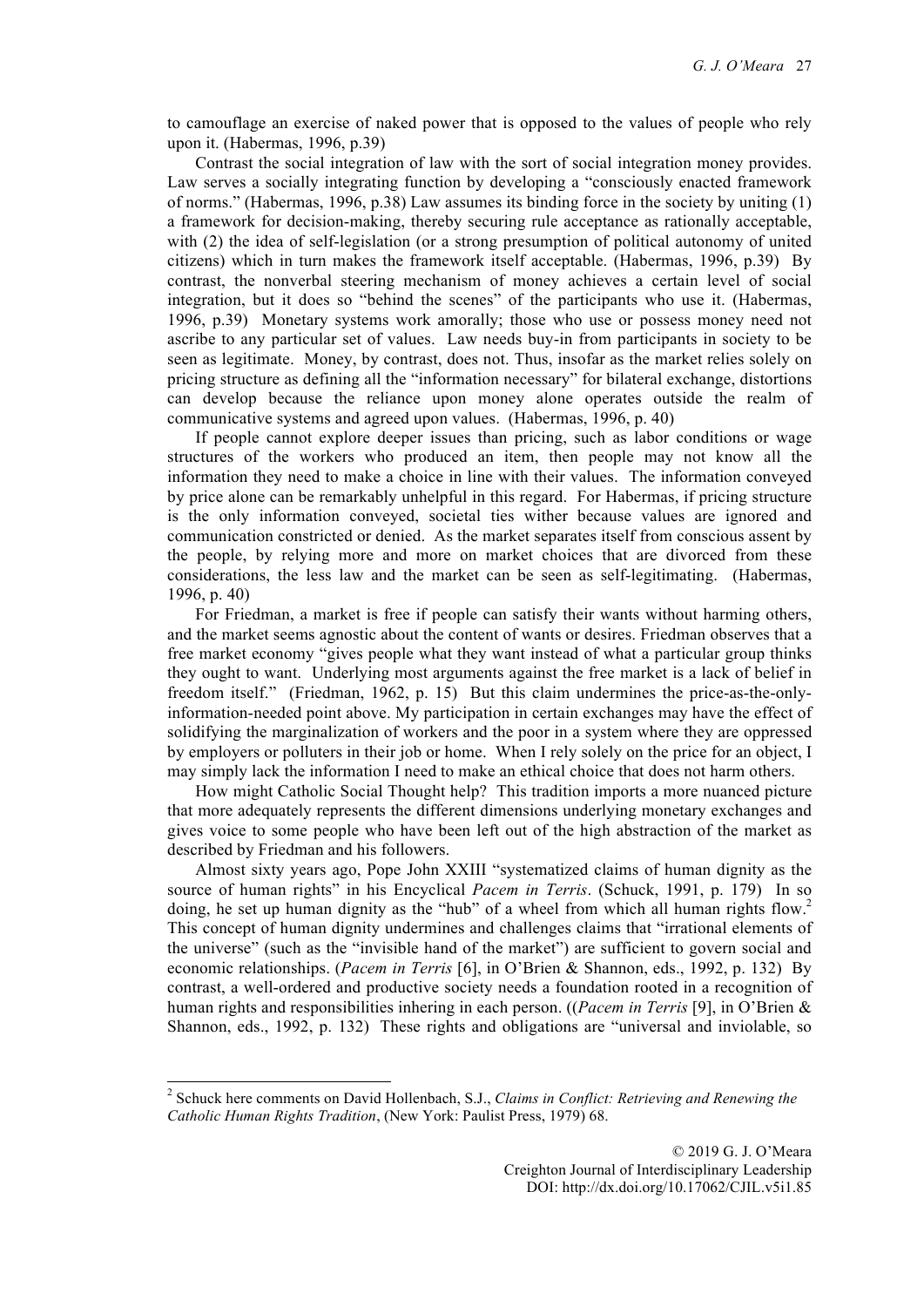they cannot in any way be surrendered." (*Pacem in Terris* [9], in O'Brien & Shannon, eds., 1992, p. 132)

In enumerating these rights, Catholic Social Thought highlights bodily integrity and the means necessary to sustain human life including food, clothing, shelter, rest, medical care and necessary social services. (*Pacem in Terris* [11], in O'Brien & Shannon, eds., 1992, p. 132) What emerges from this short list of basic concerns is the beginnings of a robust and integrated sense of a human self. Unlike the willful blindness of market mechanisms, which appear to be unconcerned with the flesh and blood conditions of people who work within the market system, Catholic Social Thought begins by considering the bodily, cultural, and political conditions of workers and insists that these basic components of human flourishing need to be met before the society can be seen as acceptable.<sup>3</sup> The measure of the society is how it contributes to human life rather than how profitable it is in shallow monetary metrics.

Where the human-centered anthropology of Catholic Social Thought is underscored is in its insistence that human persons have a right to work, free of coercion. (*Pacem in Terris* [18], in O'Brien & Shannon, eds., 1992, pp. 133-134)<sup>4</sup> Catholic Social Thought emphasizes that working conditions must be such that the workers' physical health cannot be endangered, "morals are safeguarded and young people's normal development is not impaired." (*Pacem in Terris* [19], in O'Brien & Shannon, eds., 1992, p. 134) The teaching also emphasizes that the worker has right to wages that are determined according to "criterions of justice, and sufficient, therefore, in proportion to the available resources, to give the worker and his family a standard of living in keeping with the dignity of the human person." (*Pacem in Terris* [20], in O'Brien & Shannon, eds., 1992, p. 134) These rights should be enforced through juridical protections. (*Pacem in Terris* [27], in O'Brien & Shannon, eds., 1992, p. 135)

In adopting this framework which prizes the viewpoint of the worker, Catholic Social Thought does not deviate from a goal Adam Smith wove into the fabric of *The Wealth of*  Nations. (Chmielewski, SJ, 1992, p. 10)<sup>5</sup> Insofar as workers are treated as subjects of their own lives, as co-creators of social order, then that system which permits people to constitute themselves is seen as good. (Baum, 1982, p. 19)

The Christian message proclaims that God is redemptively at work in present history. God graciously summons people to struggle against the powers that damage their humanity. Thanks to this divine presence, it is possible to speak of man becoming the subject of history and thus of man's making man. (Baum, 1982, p. 19)

 <sup>3</sup> *See e.g., Encyclical Letter of his Holiness Pope Paul VI*, *On the Development of Peoples* (New York: Paulist Press, 1967) 33. [21]

Less human conditions first affect those who are so poor as to lack the minimum essentials for life, or who are menaced by the moral deficiencies to which they have succumbed through selfishness; then they affect those who are oppressed by social structures which have been created by abuses of ownership or by abuses of power, by the exploitation of workers or by unfair business deals. On the other hand, more human conditions of life clearly imply passage from want to the possession of necessities, overcoming social evils, increase of knowledge and acquisition of culture. Other more human conditions are increased esteem for dignity of others, a turning toward the spirit of

poverty, cooperation for the common good and the will for peace....<br><sup>4</sup> "[I]t is clear that man has a right. . . not only to an opportunity to work, but also to go about his work without coercion" (Chmielewski, SJ, 1992, p. 10).

The measurement central to the project of economic analysis is, for Smith, anthropocentric. In a world suffused with change, Smith sought a stable measure within the human activity of work. Smith intends to establish this measure on the basis of personal equality.

Now intelligent minds may differ on how well Smith intended to make this goal a reality, but surely a market system interested in how business and wages cash out for workers seems a far cry from the free market as proposed by Milton Friedman.